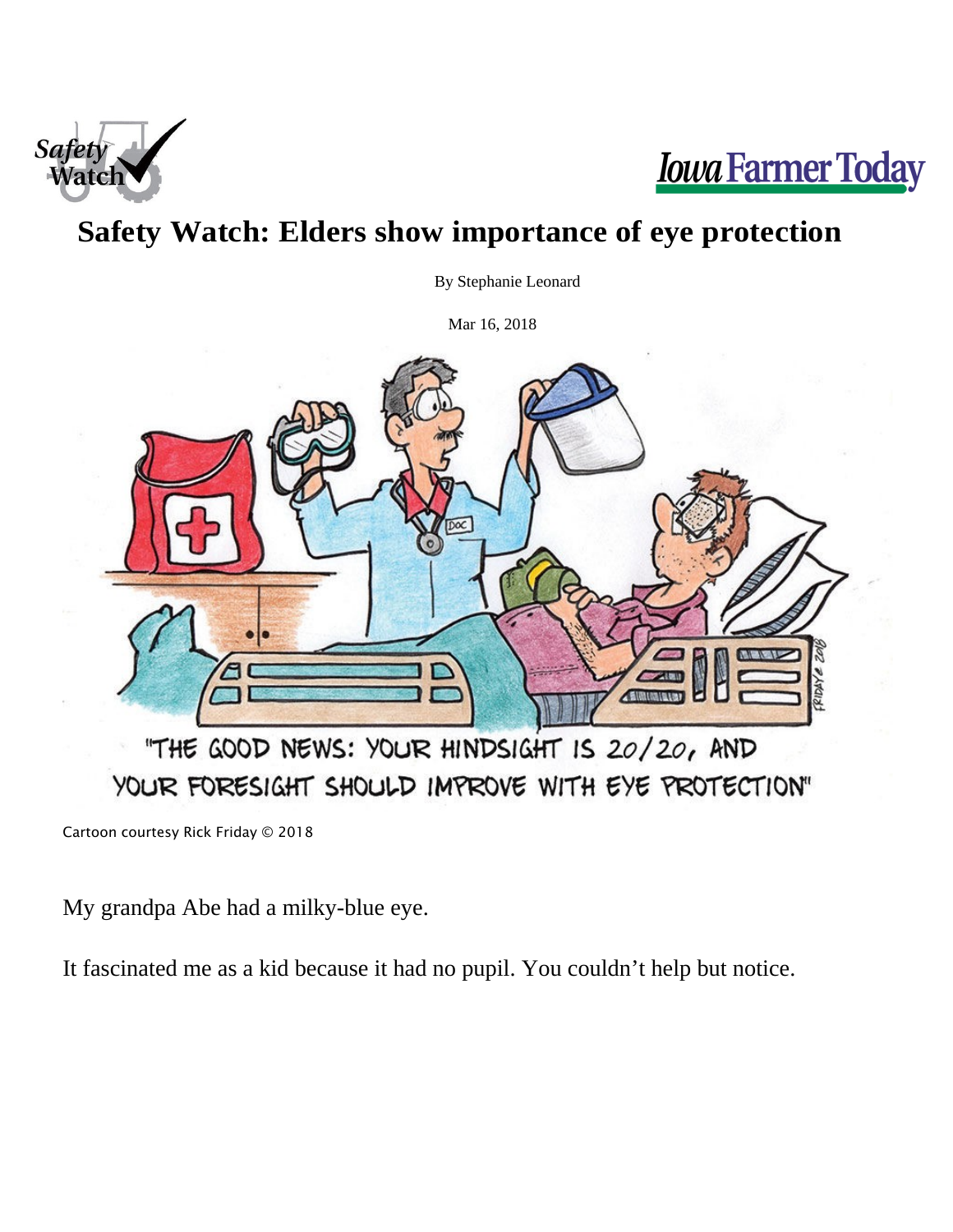As a young farmer in his 30s, he was blinded in one eye after two injuries in the 1940s.

The first happened when he was on his JI Case SC tractor in the grove, getting firewood. A stick got caught in the engaged belt pulley on the side of the tractor and flew up, striking him in the left eye. It left him with impaired vison.



Abe Leonard and farm dog Blue in 1985. Photo courtesy Doug Leonard

The second injury was dealt by a big Brown Swiss milk cow. Grandpa had earlier — and fortunately — cut off the tail switch, a way to manage manure and flies. While he was milking her, she swung her heavy tail like a club, landing a blow to the eye.

"They called it a torn retina," Dad explained of the first injury. "The tail finished it off."

Back then, there wasn't too much that could be done. He was lucky to save the eye, but his torn retina detached with the second blow. His eye became opaque.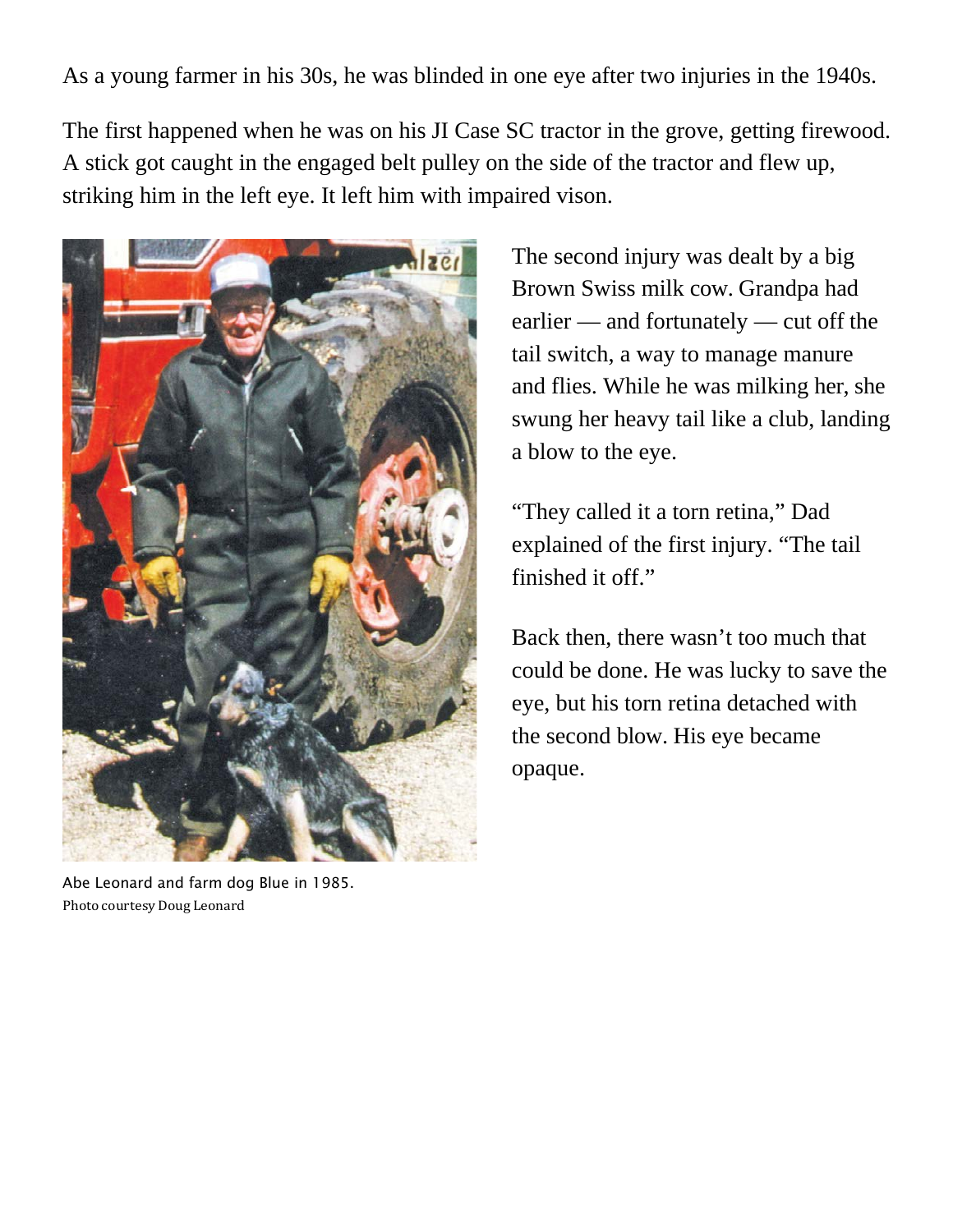With one blind eye, he was left with no depth perception and diminished peripheral vision.

From anyone's observation, he adapted to the change and continued farming successfully for 50 years near Holstein, Iowa. He even took up golf in his later years. Yet it's hard to say how many other close calls and injuries on the farm (and yes, there were several) were due, in part, to his loss of depth perception.

We knew it affected his driving.

"It was jumpy for me to ride with him, because he couldn't tell how close he was to somebody in front of him," Dad recalled. "Back when he smoked, he'd light a match and be holding it 2 inches away from the end of his cigar."

If he would have had the eye protection that's available today, Dad concluded, his injuries would have been less severe, and he probably would have retained some vision.

## **By the numbers**

Safety experts, eye physicians and injury data underscore that message:

- The National Institute for Occupational Safety and Health reports that about 2,000 job-related eye injuries requiring medical treatment occur to U.S. workers daily. The two main reasons: not wearing eye protection and wearing the wrong protection for the job.
- A Bureau of Labor Statistics survey indicated three of five workers who experienced eye injuries weren't wearing eye protection at the time of the injury.
- A survey of all eye injuries conducted by the American Academy of Ophthalmology (AAO) and the American Society of Ocular Trauma reports 45 percent of eye injuries occur at home (often involving home maintenance, cleaning or cooking) or in recreational activities. In nearly 80 percent of cases, people weren't wearing eye protection.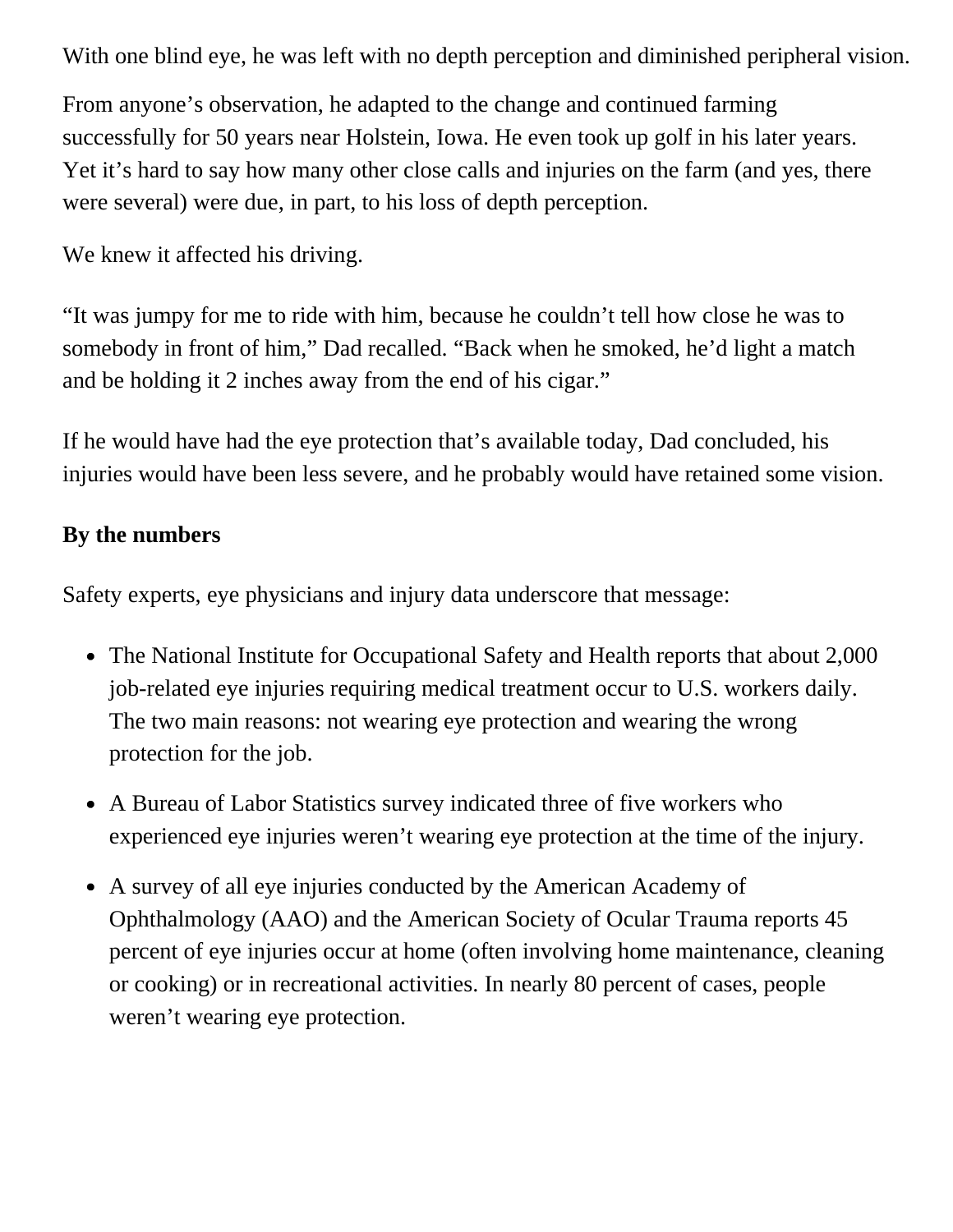The good news, AAO says, is that wearing the proper protective eyewear can prevent or lessen the severity of 90 percent of eye injuries. Better yet, remove the hazard or use machine guarding and protective screens, if possible.

## **Selection**

Choosing the correct eye protection hinges on identifying hazards. These can include projectiles (flying or falling objects, fragments, chips); dust; chemicals (splashes, vapors, mists); and radiation (welding, cutting and brazing; sunlight; and blue UV light from screens of computers, TVs and handheld devices).

The categories of eyewear include, in increasing level of protection:

- safety glasses with side protection;
- goggles with direct venting (for large particles); indirect venting (for dusts and splashes), or non-venting (for chemical vapors and gases, including anhydrous ammonia);
- face shields worn over glasses or goggles;
- full face respirators; and
- special protection for optical radiation, with face protection and filter lenses denoted with minimum shade numbers determined by welding, cutting or brazing operation.

Not all hazards are as obvious as projectiles, welding or anhydrous. Chronic, unprotected exposure to UV radiation from sunlight increases risk of developing cataracts and age-related macular degeneration. Wearing sunglasses with UVA and UVB protection, along with wide-brimmed hats, helps.

The keys for protection are straightforward:

- Have the proper eye protection on hand for the job, when and where you need it, so you can use it routinely. You can't go wrong having several pair of safety glasses and goggles available in the shop, house and in your vehicles.
- Look for the ANSI Z87 mark on the lens or frame that shows they meet minimum